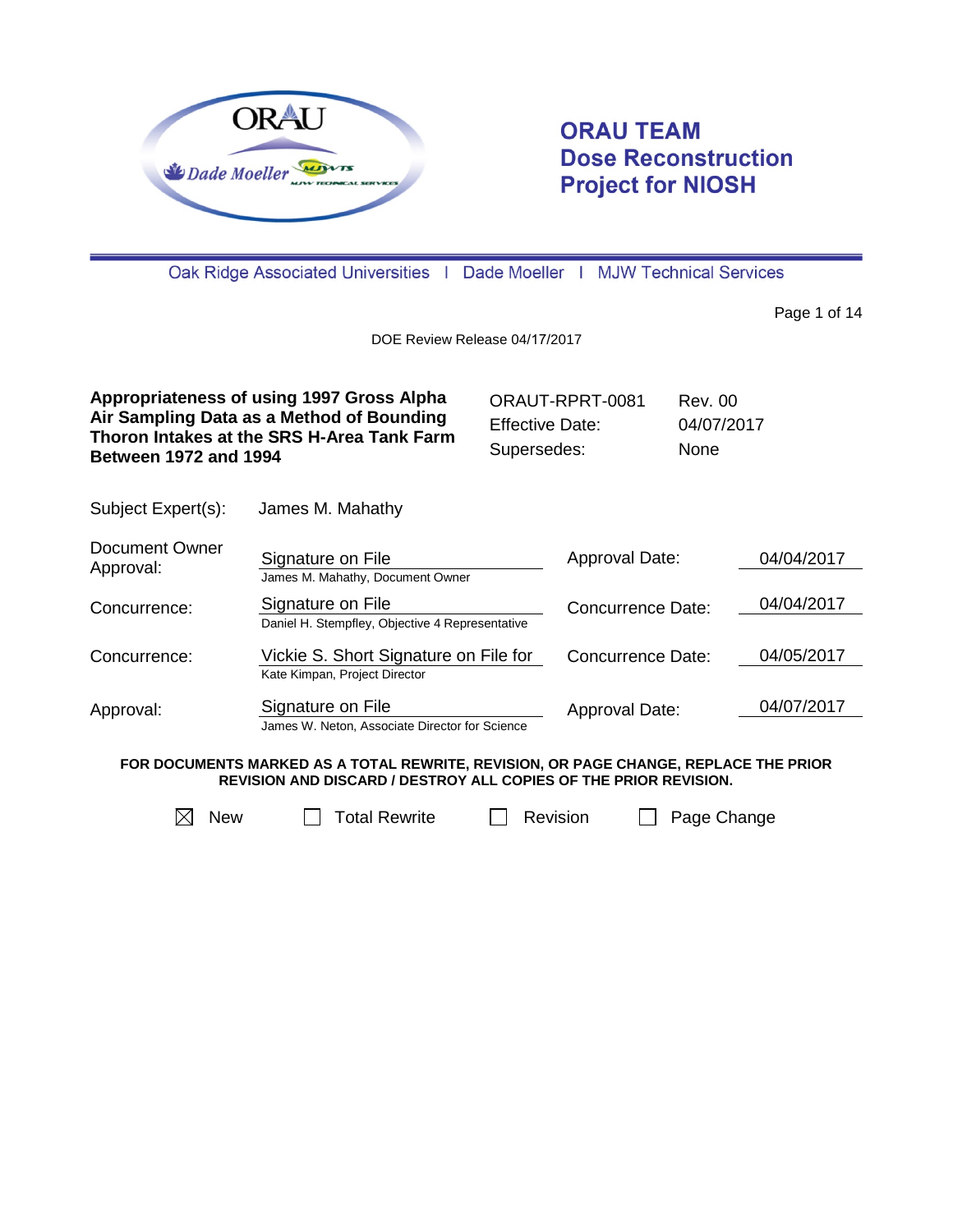| $1 - 0084$<br>Document No. ORAUT-RPRT | 00<br>Revision No. | 04/07/2017<br>Date:<br>TEffective I | Page<br>∩t |
|---------------------------------------|--------------------|-------------------------------------|------------|

## **PUBLICATION RECORD**

| <b>EFFECTIVE</b><br><b>DATE</b> | <b>REVISION</b><br><b>NUMBER</b> | <b>DESCRIPTION</b>                                                                                                                                                                                                                                                                                     |
|---------------------------------|----------------------------------|--------------------------------------------------------------------------------------------------------------------------------------------------------------------------------------------------------------------------------------------------------------------------------------------------------|
| 04/07/2017                      | 00                               | New report for the analysis of Savannah River gross alpha air<br>sampling data as a method of thoron intake bounding between 1972<br>and 1994. Incorporates formal internal and NIOSH review<br>comments. Training required: As determined by the Objective<br>Manager. Initiated by James M. Mahathy. |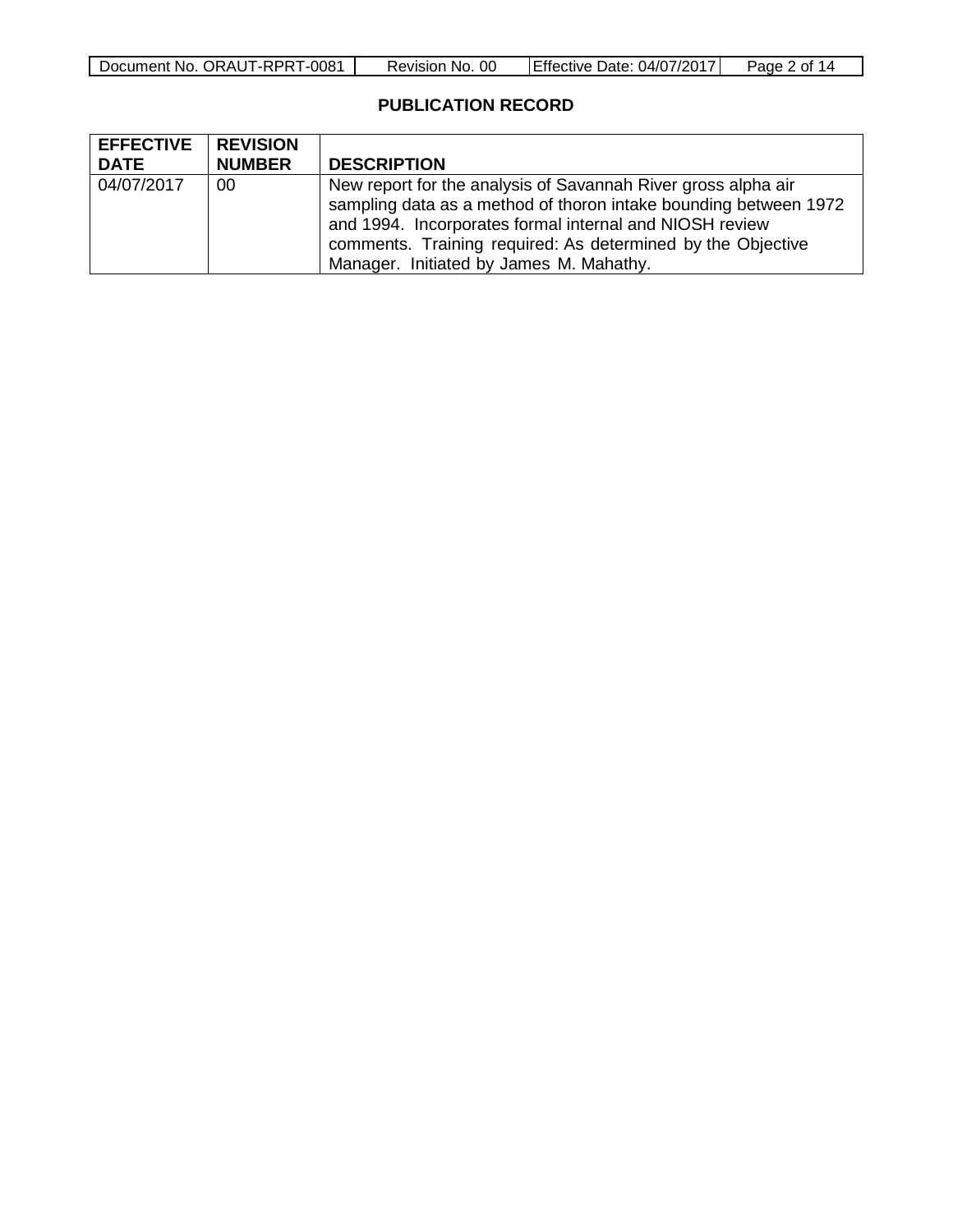| Document No. ORAUT-RPRT-<br>1-0081 ، | <sub>00</sub><br>No.<br>Revision | Effective<br>Date: 04/07/2017 | of 14<br>Page J |
|--------------------------------------|----------------------------------|-------------------------------|-----------------|

### **TABLE OF CONTENTS**

**PAGE** 

**PAGE** 

#### **SECTION TITLE**

| 2.0 |  |
|-----|--|
| 3.0 |  |
|     |  |
|     |  |

### **LIST OF TABLES**

| <b>TABLE</b><br>________ | <b>PAGE</b><br><b>TITLE</b><br><u>and the company of the company of the company of the company of the company of the company of the company of the company of the company of the company of the company of the company of the company of the company of the com</u> |  |
|--------------------------|---------------------------------------------------------------------------------------------------------------------------------------------------------------------------------------------------------------------------------------------------------------------|--|
| $3 - 1$                  |                                                                                                                                                                                                                                                                     |  |

#### **LIST OF FIGURES**

**TITLE** 

**FIGURE** 

#### $3 - 1$  $3 - 2$  $3 - 3$  $3 - 4$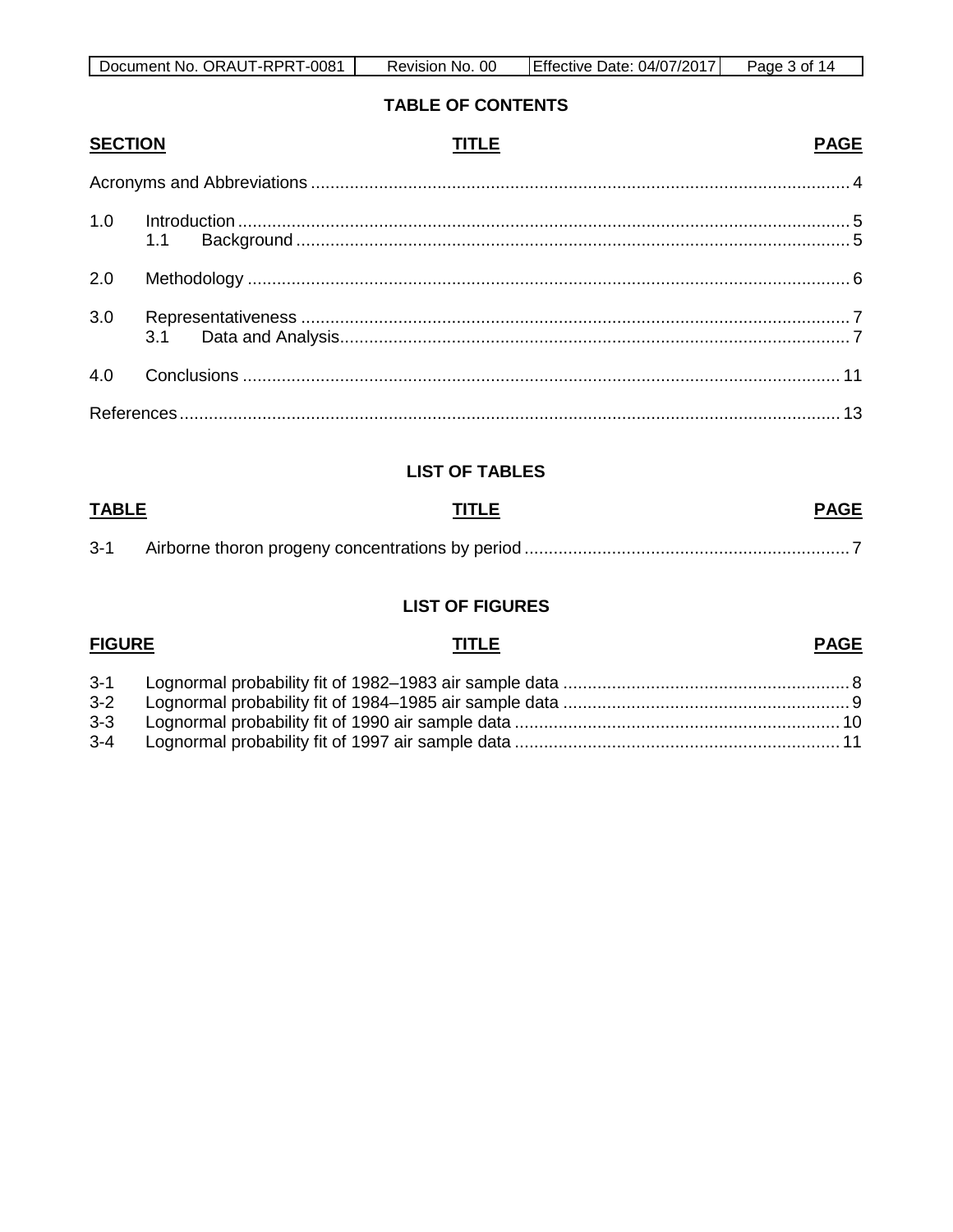## <span id="page-3-0"></span>**ACRONYMS AND ABBREVIATIONS**

| <b>CFR</b><br>Сi<br>$\text{cm}^3$ | Code of Federal Regulations<br>curie<br>cubic centimeter                                    |
|-----------------------------------|---------------------------------------------------------------------------------------------|
| <b>DOE</b><br>dpm                 | U.S. Department of Energy<br>disintegrations per minute                                     |
| ft<br><b>FTF</b>                  | feet<br><b>F-Area Tank Farm</b>                                                             |
| hr<br><b>HTF</b>                  | hour<br><b>H-Area Tank Farm</b>                                                             |
| L                                 | liter                                                                                       |
| <b>NIOSH</b>                      | National Institute for Occupational Safety and Health                                       |
| <b>ORAU</b>                       | Oak Ridge Associated Universities                                                           |
| <b>SRS</b>                        | SRDB Ref ID Site Research Database Reference Identification (number)<br>Savannah River Site |
| WL                                | working level                                                                               |
| μCi                               | microcurie                                                                                  |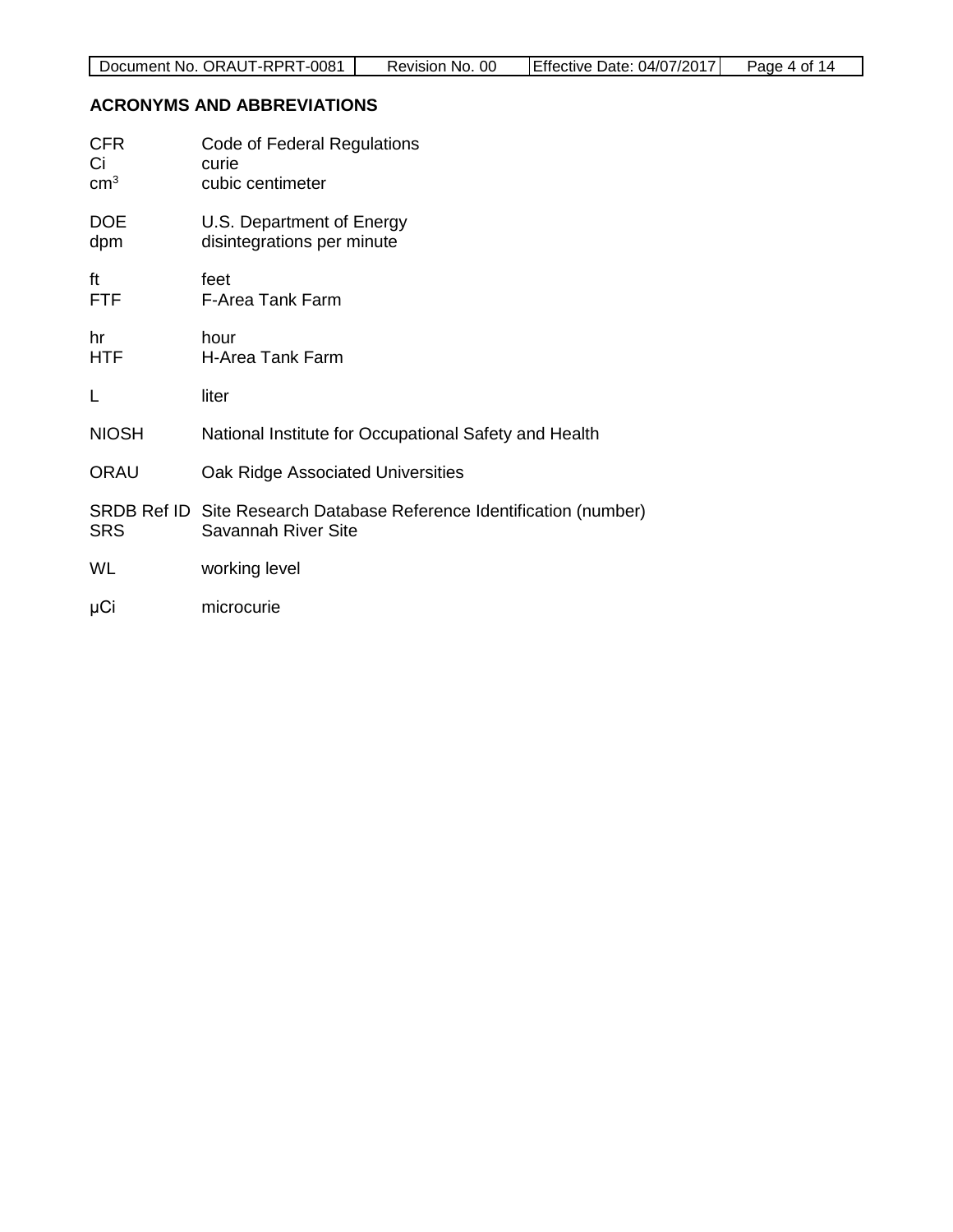| Document No. ORAUT-RPRT-0081 | Revision No. 00 | Effective Date: 04/07/2017 | Page 5 of 14 |
|------------------------------|-----------------|----------------------------|--------------|

#### <span id="page-4-0"></span>**1.0 INTRODUCTION**

During a February 2014 meeting of the Advisory Board on Radiation and Worker Health's Work Group on the Savannah River Site (SRS), discussion was held regarding whether air sampling measurements at the H-Area Tank Farms would bound thoron exposures for thorium storage areas. The discussion centered on whether measurements made during the mid- to-late 1990s could be used to bound thoron exposures for the prior two decades, or whether there were modifications made to the tanks that would impact whether these later measurements would be bounding for workers in the Tank Farm area.

As an outcome of this discussion, NIOSH committed to collect a representative selection of air samples from the tank farm area over the time period under consideration. Initial counts, six-hour counts, and 24-hour counts would then be evaluated to determine the thoron component of the total alpha activity on the filter. Measurements from the 1970s and 1980s would then be compared to the measurements made by the site during the 1990s. The calculated airborne concentration would then be used to assign a dose to workers in the area of the tank farm.

### <span id="page-4-1"></span>**1.1 BACKGROUND**

Since the early 1950s, the primary mission of the SRS has been to produce nuclear materials primarily for national defense and deep space missions. A legacy of the SRS mission was the generation of liquid waste from chemical separations processes in both F and H Areas. Since the beginning of SRS operations, an integrated liquid waste system consisting of several facilities designed for the overall processing of liquid waste has evolved. Two of the major components of this system are the H-Area Tank Farm (HTF) and F-Area Tank Farm (FTF), which are near the center of the site. In H Area, neptunium, uranium, and other radionuclides were separated from irradiated fuel and target assemblies using chemical separations processes. The tank farms, which store and process the chemical separations waste, include waste tanks, evaporators, transfer line systems, and other ancillary structures (SRR 2015).

There are 29 waste tanks in HTF. The waste tanks are built of carbon steel and reinforced concrete, but the designs vary. There are four principal types of waste tanks in the HTF designated as Types I, II, III, and IV. Type III tanks are sub-categorized as Type III and IIIA, based on the cooling mechanisms installed. The waste tanks were constructed at different times, with design features improving over time. The HTF waste tank numbering along with their design type is as follows (SRR 2012):

- Type I. Tanks 9 through 12.
- Type II. Tanks 13 through 16.
- Type IV. Tanks 21 through 24.
- Type III. Tanks 29 through 32.
- Type IIIA. Tanks 35 through 43 and 48 through 51.

During the 1960s, the H-modified chemical separations process in 221-H was used to recover <sup>233</sup>U from irradiated  $^{232}$ Th targets. Quantities of  $^{232}$ Th are known to exist in Tanks 11, 12, 13, 14, 15, 40, 42 and 51 (Thames 2000). A consequence of the storage of thorium waste is an increase in the levels of thorium progeny, including 220Rn (thoron) (Epperson 1995a).

In 1995, SRS noted that the radon/thoron emissions from Tank 15 were higher than normal because of a decrease in the cooling capacity of the in-tank condenser (Epperson 1995b). This observation prompted an in-depth study, conducted by SRS in 1997, that evaluated exposure potentials due to periodic venting releases from Tanks 12 and 15 by collecting samples from several areas around the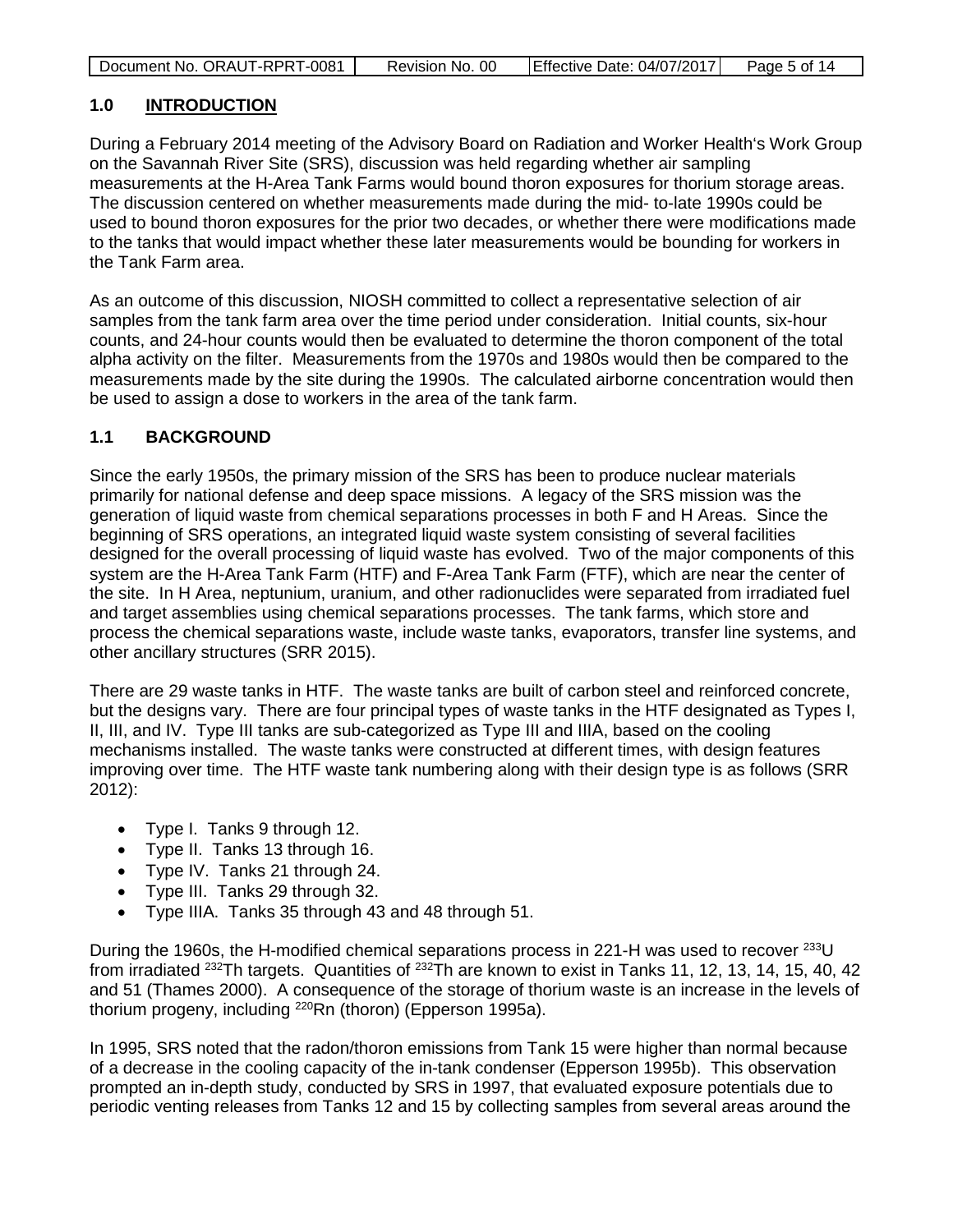| Document No. ORAUT-RPRT-0081 | Revision No. 00 | Effective Date: 04/07/2017 | Page 6 of 14 |
|------------------------------|-----------------|----------------------------|--------------|
|                              |                 |                            |              |

two tanks. These samples were analyzed via gamma spectroscopy, making mathematical derivation of the thoron progeny concentration unnecessary (Sigg et al. 1997).

A series of results from air samples taken at the tank farm during 1974 to 1979 was retrieved from the site (DuPont 1974–1979). However, many of these records did not include an entry for a count taken 6 hours after sampling. Of 20 results specific to the tank farm, 9 had both the 6-hour counts and the 24-hour counts. This limited quantity of data was not sufficient to draw any statistical conclusions from its analysis.

Historically, the dose contribution from thoron and its progeny has been considered negligible in comparison with other sources of dose. However, recent research has suggested that the deposition of thoron progeny within the respiratory tract may contribute to a non-negligible portion of the total dose (Haanes et al. 2016). There is no indication that an attempt was made to sample for thoron or thoron progeny at SRS before 1995 (Epperson 1995a; Epperson 1995b; Sigg, Ross, and Weber 1997). However, there are methods available for estimating airborne thoron concentrations based on routine air samples (Epperson 1995a).

#### <span id="page-5-0"></span>**2.0 METHODOLOGY**

Because radon is a noble gas, it has no significant interaction with air sampling filter papers. However, the thoron progeny are solid matter that can aggregate to form larger particles, and can attach to airborne dust particles in the atmosphere. It is these particles that are collected during air sampling and analyzed through either spectroscopy or gross counting.

Air sample results available to NIOSH were analyzed for gross alpha activity. A challenge associated with the use of gross alpha results for estimating airborne thoron concentrations is the presence of <sup>222</sup>Rn and long-lived alpha-emitting radionuclides such as plutonium that could lead to overestimating thoron concentrations. At SRS air samples were counted for the first time 6 hours after the sample collection period, allowing for the alpha-emitting <sup>222</sup>Rn progeny to decay away. A second count was completed 24 hours after the filter was removed from the sampler. Decay and build-up of thoron daughters must be accounted for when calculating the concentration of thoron daughters on the filter at the end of collection period. Concentrations ( $\mu$ Ci/cc) of <sup>212</sup>Pb on the filter at the end of collection were derived using the methodology given in ORAUT-RPRT-0084 (ORAUT 2017) for each set of gross alpha 6 and 24 hour gross alpha count results for the years 1982 to 1983, 1984 to 1985 and 1990. Only those data points that corresponded to Tanks 11 to 15, 21, 40, 42, and 51 were evaluated because these specific tanks were the ones that were identified as receiving significant quantities of thorium wastes (Thames 2000; O'Bryant and Weiss 2003).

Note the count data recorded on the air monitoring results forms are measured count rates. From the measured count rates, activities were calculated using an alpha scaling factor reported for each count by SRS and then converted to microcuries. The alpha scaling factor included the collection efficiency, including self-absorption on the filter, and geometry of the counter (Patterson 1957, DuPont 1986). Concentrations of thoron daughters were then derived using the methodology and equations given in ORAUT-RPRT-0084 (ORAUT 2017).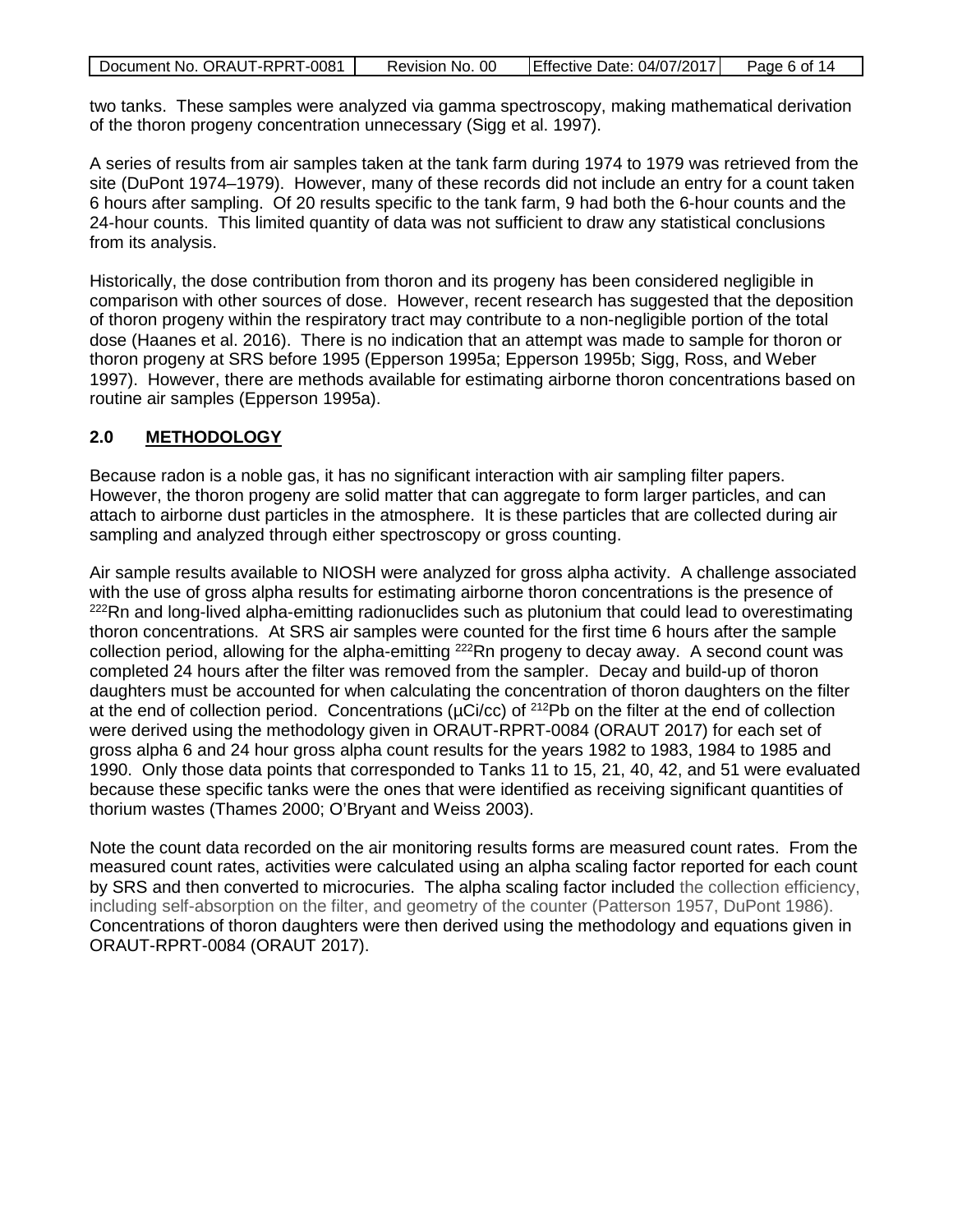### <span id="page-6-0"></span>**3.0 REPRESENTATIVENESS**

#### <span id="page-6-1"></span>**3.1 DATA AND ANALYSIS**

The position of workers relative to the location of sample collection must be considered when using air sampling to bound dose. However, the position of workers or the heights of catwalks is rendered inconsequential by basing the concentration to be assigned on data from the primary exhaust and annulus vents. It is unlikely that a configuration could exist that would place workers in an area with a higher thoron concentration than that found in the tank exhaust.

Derived concentrations for 1982-1983, 1984-1985, and 1990, as well as published thoron concentrations for 1997, were statistically analyzed. Derived values of 0.00 µCi/cc were censored at 0.2 µCi/cc, which correlates to the detection level that all samples were being assessed against. Summary statistics for each year are given in Table 3-1. Summary statistics for each year include the number of data points, geometric mean, 95<sup>th</sup> and 99<sup>th</sup> percentile values.

| <b>Period</b> | N   | n   | GM                     | 95th<br>percentile     | 99th percentile        | Reference         |
|---------------|-----|-----|------------------------|------------------------|------------------------|-------------------|
| 1982-1983     | 184 | 183 | $1.24 \times 10^{-12}$ | $9.03 \times 10^{-12}$ | $2.05 \times 10^{-11}$ | DuPont 1982-1983  |
| 1984-1985     | 184 | 174 | $3.97 \times 10^{-12}$ | $2.89 \times 10^{-11}$ | $6.58 \times 10^{-11}$ | DuPont 1982-1983  |
| 1990          | 134 | 113 | $8.98 \times 10^{-13}$ | $6.95 \times 10^{-12}$ | $1.62 \times 10^{-11}$ | WSRC 1990a, 1990b |
| 1997          | 22  | 22  | $2.84 \times 10^{-11}$ | $2.67 \times 10^{-09}$ | $1.76 \times 10^{-8}$  | Sigg et al. 1997  |

<span id="page-6-2"></span>Table 3-1. Airborne thoron progeny concentrations (µCi/cm<sup>3</sup>) by period.

A significant source of variation in the datasets is not readily obvious from values given in the table: all of the available data points from 1984 to 1985 are direct measurements from either the primary vent of the tank, the annulus vent of the tank, or the tank purge exhaust stream itself. Of the 174 data points for that year, 110 were taken from the exhaust stream and annulus vent of Tanks 12 and 15, the two tanks holding the highest total thorium activities. Similarly, available data from 1982 to 1983 contain 90 data points from the annulus vent and exhaust stream. None of the available data points from 1990 indicate that they were sampled directly from the exhaust stream. Rather, the data points from 1990 are identified as having been taken from the annulus vent and the general air surrounding the tank, resulting in lower airborne concentrations as compare to the 1982-1983 and 1984-1985 values. Data for 1997 were recorded from the study conducted by SRS. Samples were collected from several areas around Tanks 12 and 15 during periodic venting of tank gases and are higher because of a decrease in the cooling capacity of the in-tank condenser (Sigg et al. 1997).

Probability plots of the tabulated data for each year are presented in Figures 3-1 through 3-4, below.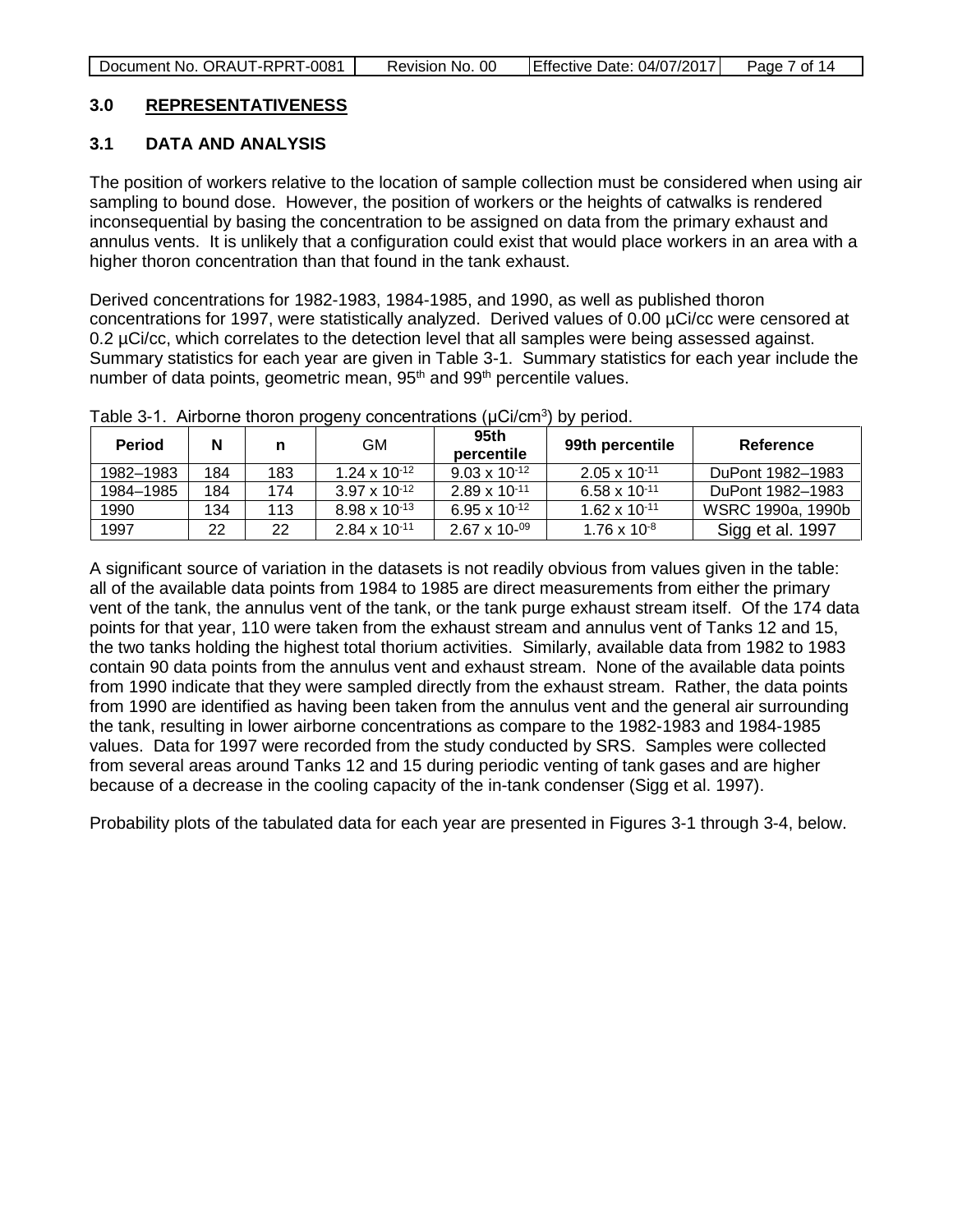

<span id="page-7-0"></span>Figure 3-1. Lognormal probability fit of 1982–1983 air sample data.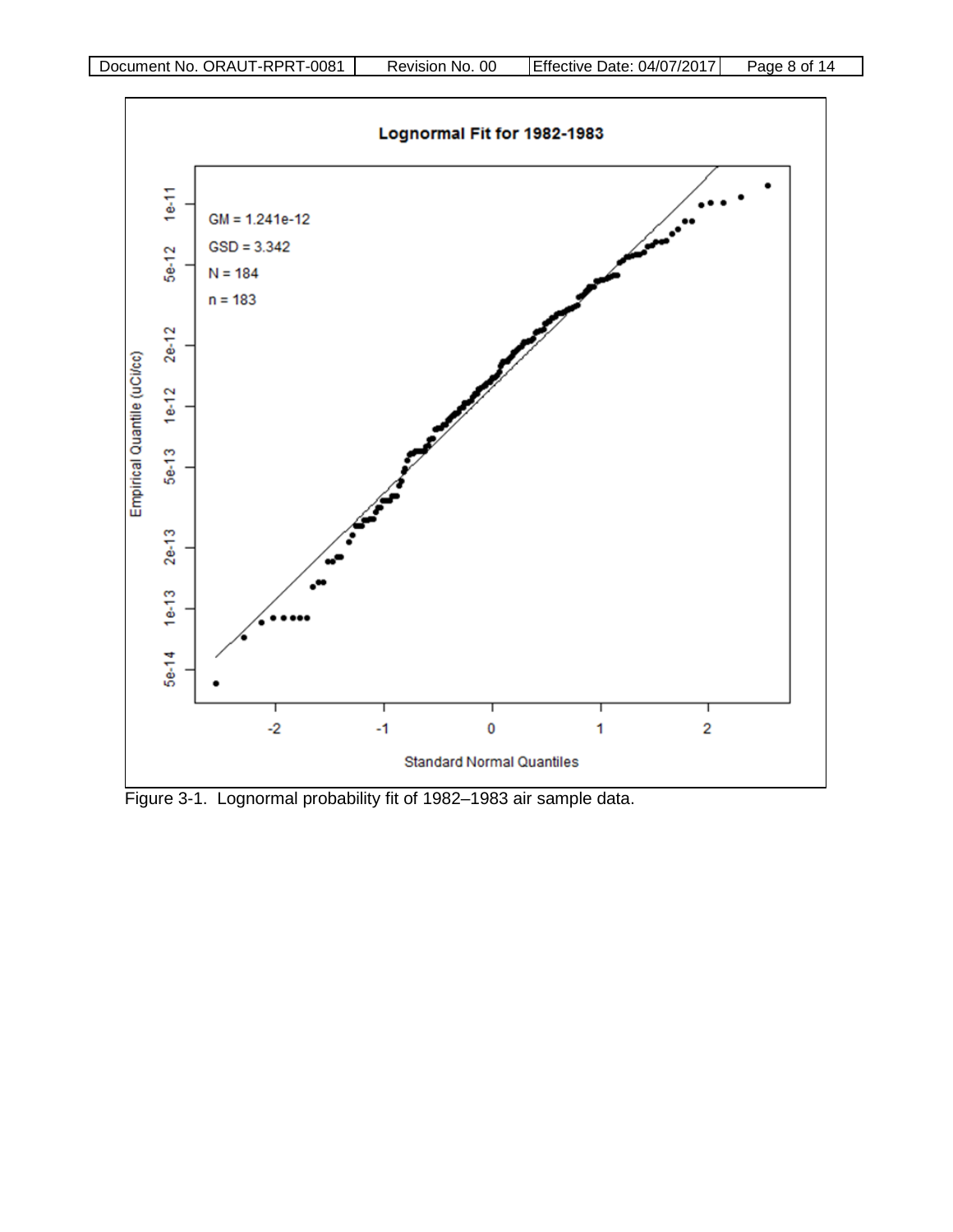

<span id="page-8-0"></span>Figure 3-2. Lognormal probability fit of 1984–1985 air sample data.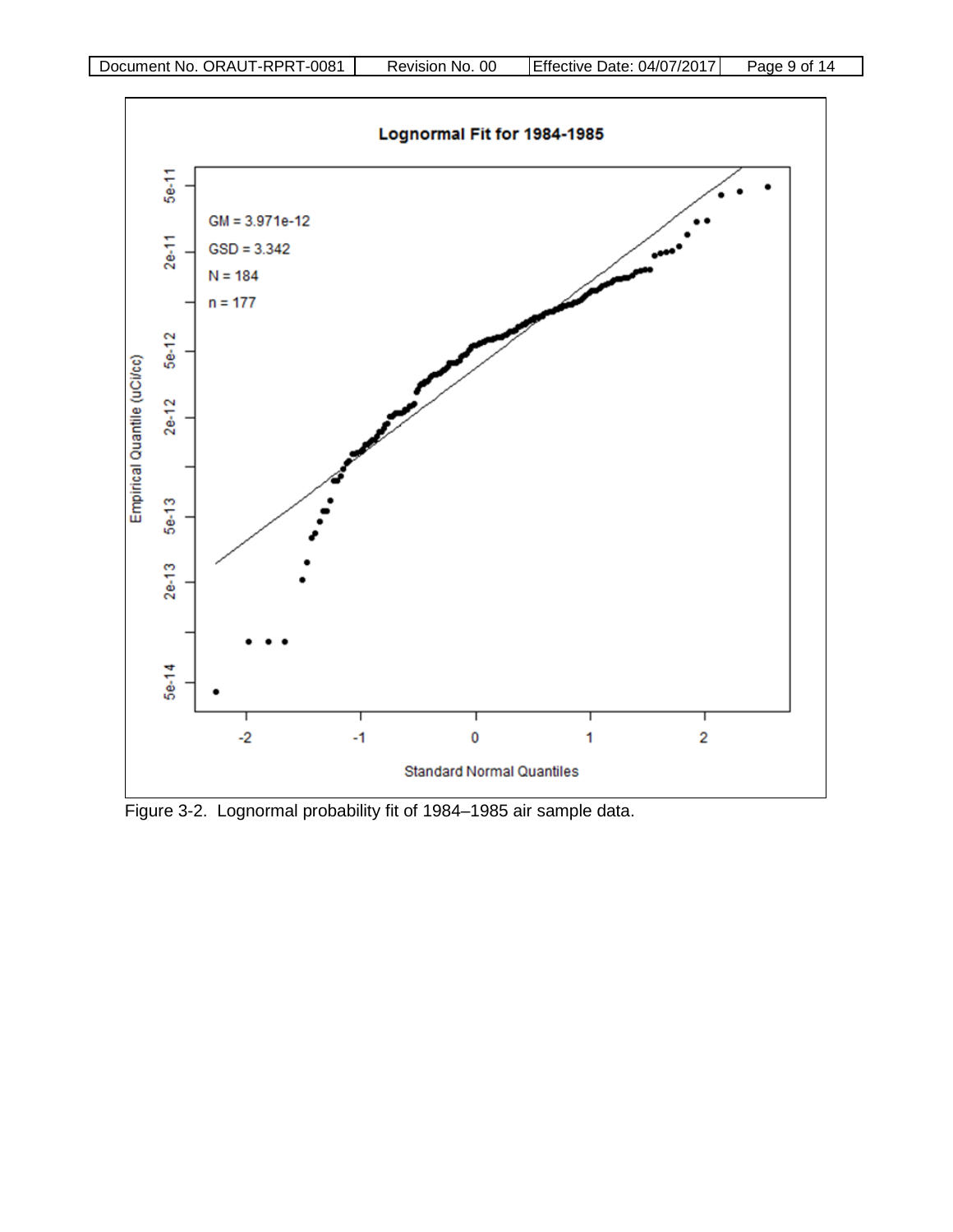

<span id="page-9-0"></span>Figure 3-3. Lognormal probability fit of 1990 air sample data.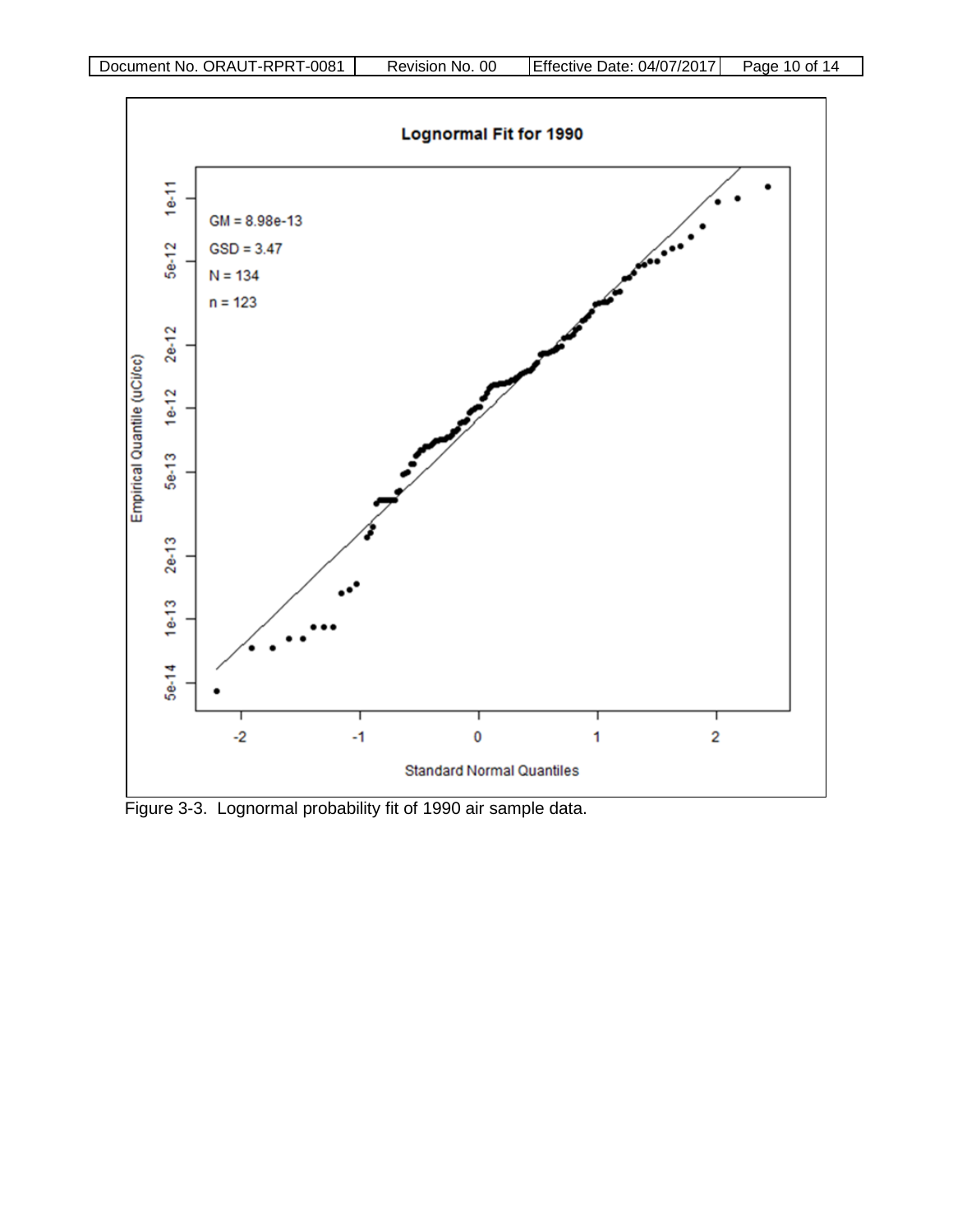

<span id="page-10-1"></span>Figure 3-4. Lognormal probability fit of 1997 air sample data.

## <span id="page-10-0"></span>**4.0 CONCLUSIONS**

Air concentrations of thoron measured at H Area tanks in the 99th-percentile for the periods 1982-83, 1984 to 1985 and 1990 are less than 1% of the derived air concentration for thoron when its progeny are present (9.0  $\times$  10<sup>-9</sup> µCi/cm<sup>3</sup>). The majority of the data used to arrive at these values are from measurements taken at the point of exhaust, maximizing the concentrations compared to open air. Both tanks with the greatest concentrations of thorium (Tanks 12 and 15) had exhaust stacks that rose 10 ft above ground level. In addition, Tank 15 had a catwalk at a height of 15 ft above ground level (Sigg et al. 1997). Such configuration makes it unlikely that a worker would be positioned in such a way as to be exposed to thoron progeny concentrations approaching those at the tank exhaust. However, the exhaust values represent a conservative upper bound of potential thoron progeny exposures. Further, measurements taken at the emission point ensure that assigned upper bound doses are independent of the worker location within the tank farm.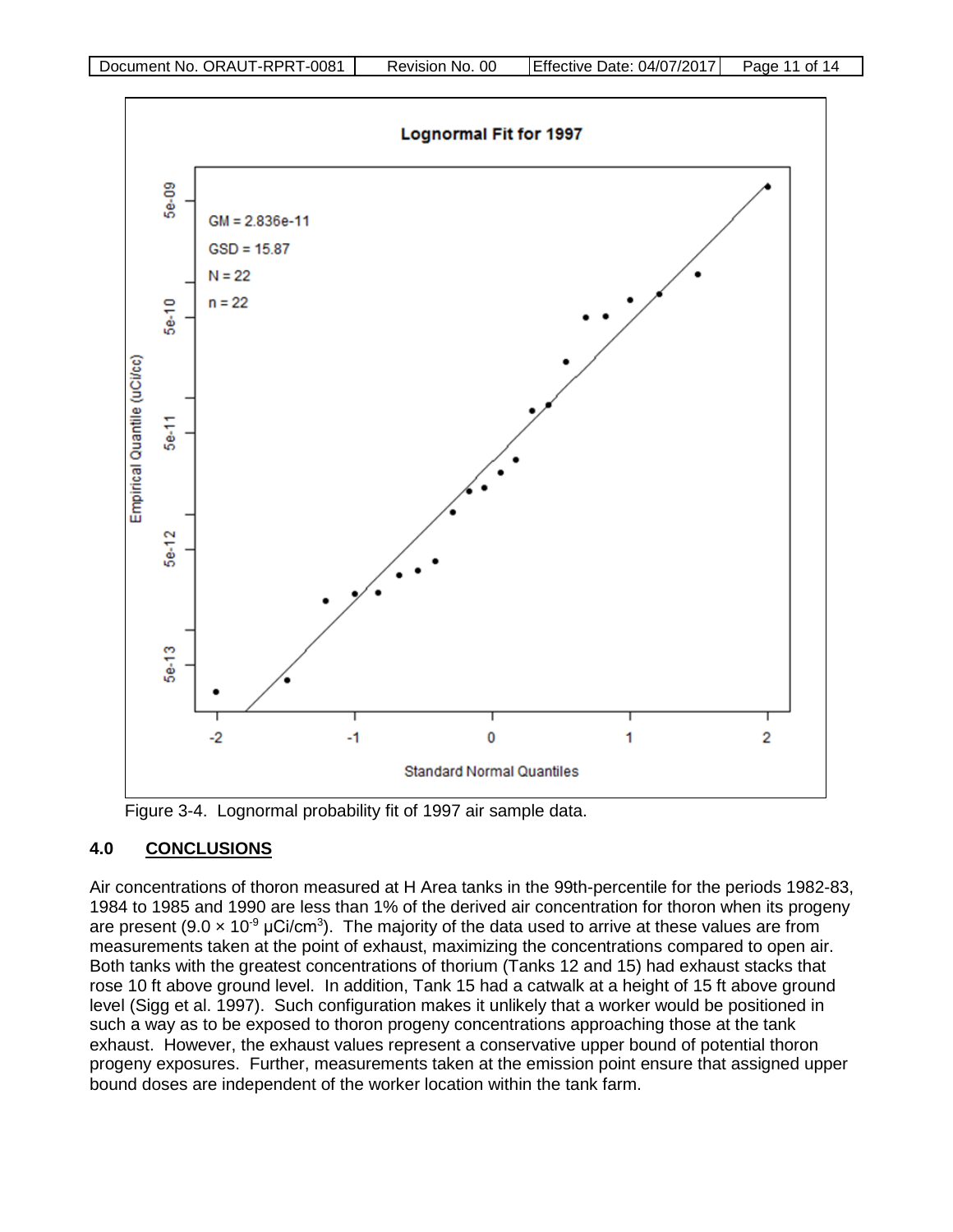|  | Document No. ORAUT-RPRT-0081 | Revision No. 00 | Effective Date: 04/07/2017 | Page 12 of 14 |
|--|------------------------------|-----------------|----------------------------|---------------|
|--|------------------------------|-----------------|----------------------------|---------------|

As previously discussed, the radon/thoron emissions from Tank 15 measured in the later 1990s were higher than normal because of a decrease in the cooling capacity of the in-tank condenser (Epperson 1995b). This can be seen in the concentrations of thoron daughters derived during the 1997 study, which are two to three orders of magnitude higher than concentrations derived from air monitoring conducted during the previous decades. NIOSH concludes that concentrations of thoron daughters reported in the 1997 study are sufficient to bound thoron exposures of workers in thorium storage areas.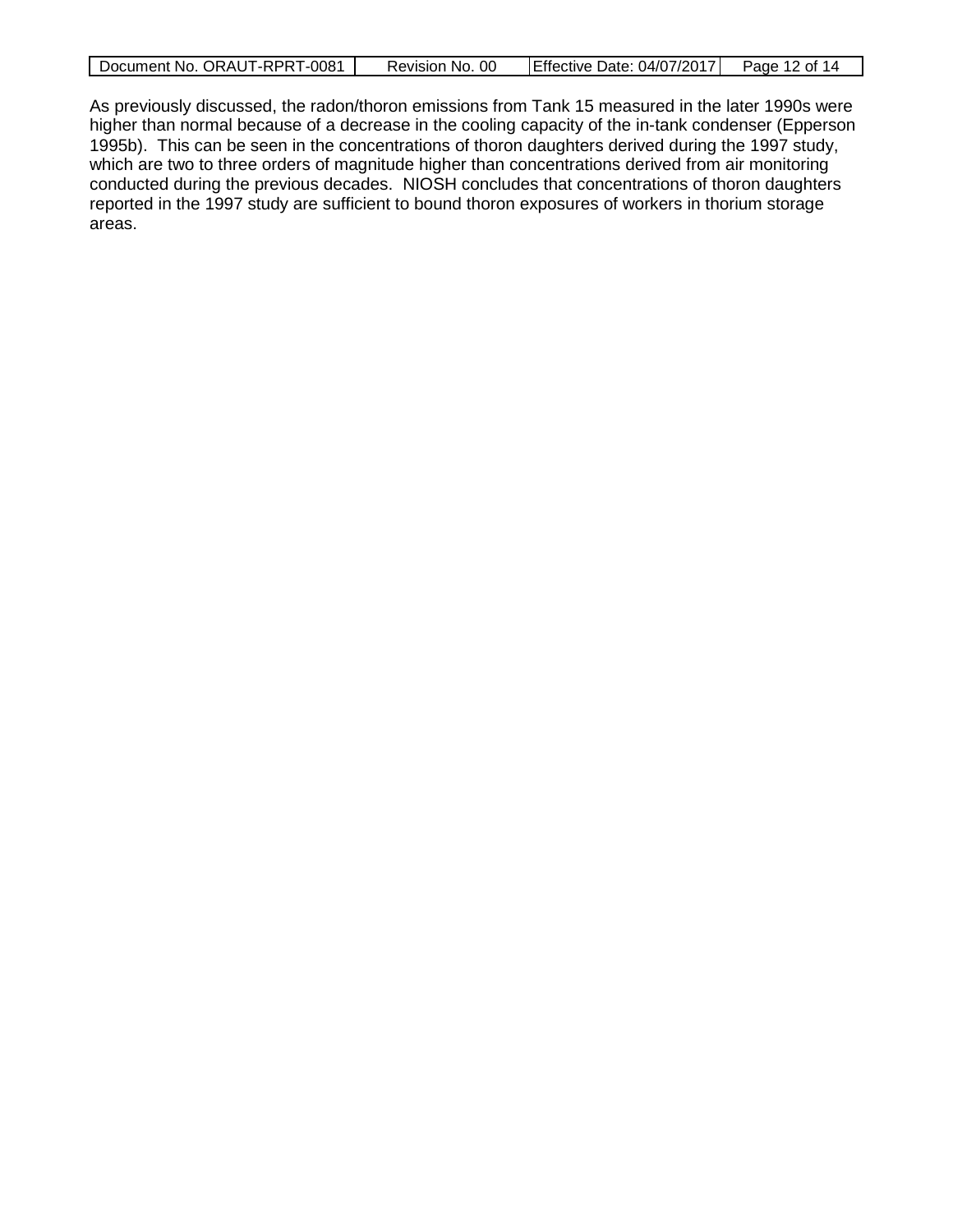#### <span id="page-12-0"></span>**REFERENCES**

- DuPont (E. I. du Pont de Nemours and Company), 1974–1979, collection of Process Air Sample Results, Savannah River Plant, Aiken, South Carolina. [SRDB Ref ID: 159267]
- DuPont (E. I. du Pont de Nemours and Company), 1982–1983, collection of Process Air Sample Results, Savannah River Plant, Aiken, South Carolina. [SRDB Ref ID: 159268]
- DuPont (E. I. du Pont de Nemours and Company), 1984–1985, collection of Process Air Sample Results, Savannah River Plant, Aiken, South Carolina. [SRDB Ref ID: 159270]
- DuPont (E. I. du Pont de Nemours and Company), 1986, *Air Sample Calculations*, DPSOL 193-306, Rev. 4, Savannah River Site, Aiken, South Carolina, November 17. [SRDB Ref ID: 86221, pp. 106-107]
- Epperson, S. A., 1995a, "Evaluation of Elevated Thoron Progeny at 221-H," memorandum to G. G. Tunno, Westinghouse Savannah River Company, Savannah River Site, Aiken, South Carolina, October 9. [SRDB Ref ID: 105023]
- Epperson, S. A., 1995b, "Tank 15 Radon/Thoron Evaluation," memorandum to J. R. Cantrell, Westinghouse Savannah River Company, Savannah River Site, Aiken, South Carolina, August 9. [SRDB Ref ID: 105024]
- Haanes, H., I. E. Finne, T. Kolstad, A. Mauring, S. Dahlgren, and A. L. Rudjord, 2016, "Outdoor Thoron and Progeny in a Thorium Rich Area with Old Decommissioned Mines and Waste Rock," *Journal of Environmental Radioactivity*, volumes 162–163, pp. 23–32.
- O'Bryant, R. F., and W. R. Weiss, 2003, *Characterization of Radionuclides in H-Modified and Purex Waste Sludges from H-Area High Level Waste Tanks*, WSRC-TR-2000-00249, Rev. 2, Westinghouse Savannah River Company, Savannah River Site, Aiken, South Carolina, March. [SRDB Ref ID: 84040]
- ORAUT (Oak Ridge Associated Universities Team), 2017, *Two-Count Filter Method for Measurement of Thoron Progeny in Air*, ORAUT-RPRT-0084, Rev 00, Oak Ridge, Tennessee, March 27.
- Patterson, C. M., 1957, *Health Physics Area Survey Bulletin Number 22*, April 9, 1957. [SRDB Ref ID: 116669]
- SRR (Savannah River Remediation), 2012, *Performance Assessment for the H-Area Tank Farm at the Savannah River Site*, SRR-CWDA-2010-00128, Rev. 1, Savannah River Site, Aiken, South Carolina, November. [SRDB Ref ID: 161262]
- SRR (Savannah River Remediation), 2015, *Industrial Wastewater Closure Module for Liquid Waste Tank 16H, H-Area Tank Farm, Savannah River Site*, SRR-CWDA-2013-00091, Rev. 0, Savannah River Site, Aiken, South Carolina, February. [SRDB Ref ID: 161263]
- Sigg, R. A., R. H. Ross, and A. H. Weber, 1997, *Personnel Exposures from Periodic Venting of Radon Gas from High-Thorium-Content Tanks at H-Tank Farm*, WSRC-TR-97-0033, Rev. 0, Westinghouse Savannah River Company, Savannah River Site, Aiken, South Carolina, April 8. [SRDB Ref ID: 49677]
- Thames, R. D., 2000, "HLW Stack Samples and Thoron," memorandum to E. M. Perett and J. D. Gall, Westinghouse Savannah River Company, Savannah River Site, Aiken, South Carolina, November 20. [SRDB Ref ID: 105017]